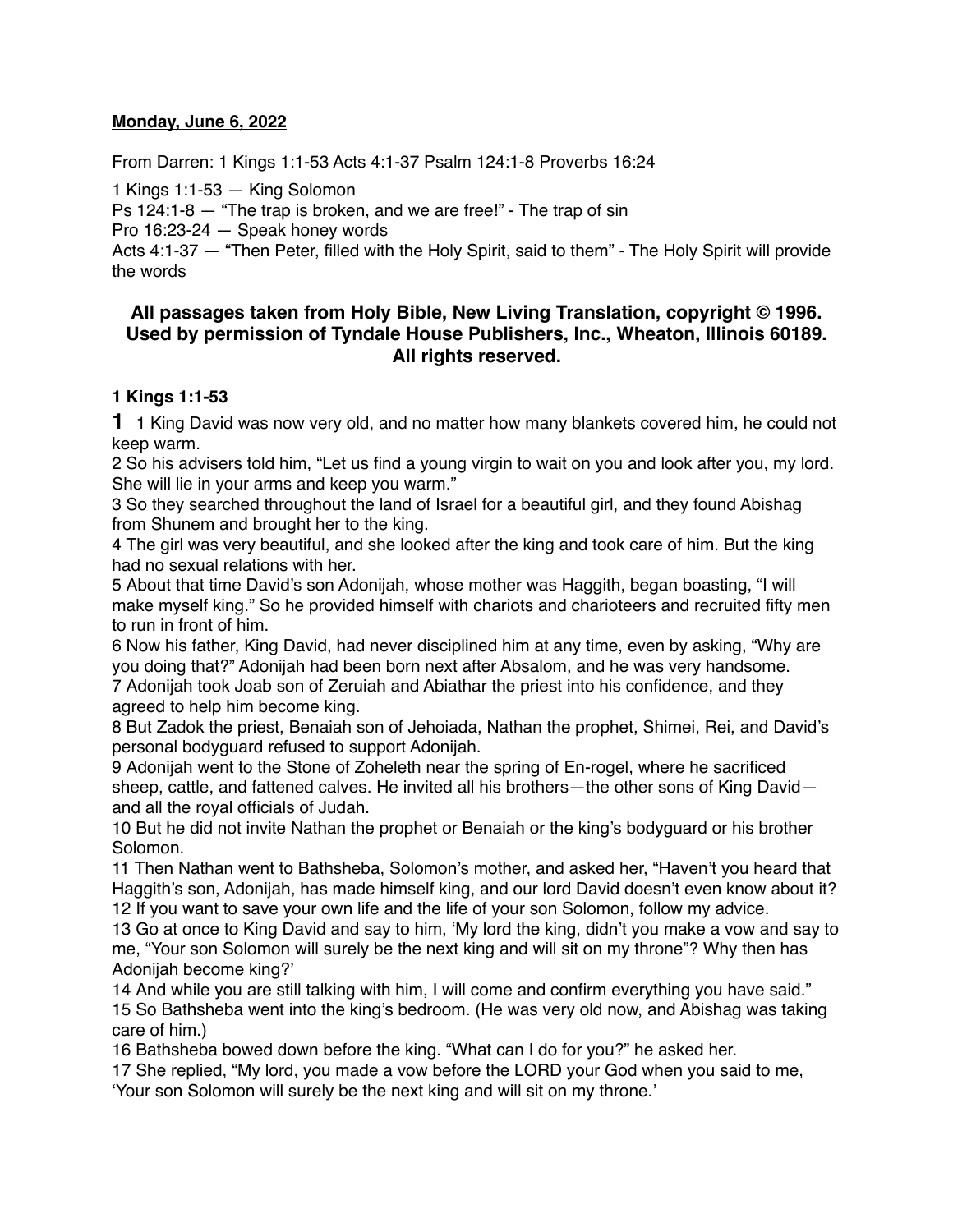18 But instead, Adonijah has made himself king, and my lord the king does not even know about it.

19 He has sacrificed many cattle, fattened calves, and sheep, and he has invited all the king's sons to attend the celebration. He also invited Abiathar the priest and Joab, the commander of the army. But he did not invite your servant Solomon.

20 And now, my lord the king, all Israel is waiting for you to announce who will become king after you.

21 If you do not act, my son Solomon and I will be treated as criminals as soon as my lord the king has died."

22 While she was still speaking with the king, Nathan the prophet arrived.

23 The king's officials told him, "Nathan the prophet is here to see you." Nathan went in and bowed before the king with his face to the ground.

24 Nathan asked, "My lord the king, have you decided that Adonijah will be the next king and that he will sit on your throne?

25 Today he has sacrificed many cattle, fattened calves, and sheep, and he has invited all the king's sons to attend the celebration. He also invited the commanders of the army and Abiathar the priest. They are feasting and drinking with him and shouting, 'Long live King Adonijah!' 26 But he did not invite me or Zadok the priest or Benaiah or your servant Solomon.

27 Has my lord the king really done this without letting any of his officials know who should be the next king?"

28 King David responded, "Call Bathsheba!" So she came back in and stood before the king. 29 And the king repeated his vow: "As surely as the LORD lives, who has rescued me from every danger,

30 your son Solomon will be the next king and will sit on my throne this very day, just as I vowed to you before the LORD, the God of Israel."

31 Then Bathsheba bowed down with her face to the ground before the king and exclaimed, "May my lord King David live forever!"

32 Then King David ordered, "Call Zadok the priest, Nathan the prophet, and Benaiah son of Jehoiada." When they came into the king's presence,

33 the king said to them, "Take Solomon and my officials down to Gihon Spring. Solomon is to ride on my own mule.

34 There Zadok the priest and Nathan the prophet are to anoint him king over Israel. Blow the ram's horn and shout, 'Long live King Solomon!'

35 Then escort him back here, and he will sit on my throne. He will succeed me as king, for I have appointed him to be ruler over Israel and Judah."

36 "Amen!" Benaiah son of Jehoiada replied. "May the LORD, the God of my lord the king, decree that it happen.

37 And may the LORD be with Solomon as he has been with you, my lord the king, and may he make Solomon's reign even greater than yours!"

38 So Zadok the priest, Nathan the prophet, Benaiah son of Jehoiada, and the king's bodyguard took Solomon down to Gihon Spring, with Solomon riding on King David's own mule.

39 There Zadok the priest took the flask of olive oil from the sacred tent and anointed Solomon with the oil. Then they sounded the ram's horn and all the people shouted, "Long live King Solomon!"

40 And all the people followed Solomon into Jerusalem, playing flutes and shouting for joy. The celebration was so joyous and noisy that the earth shook with the sound.

41 Adonijah and his guests heard the celebrating and shouting just as they were finishing their banquet. When Joab heard the sound of the ram's horn, he asked, "What's going on? Why is the city in such an uproar?"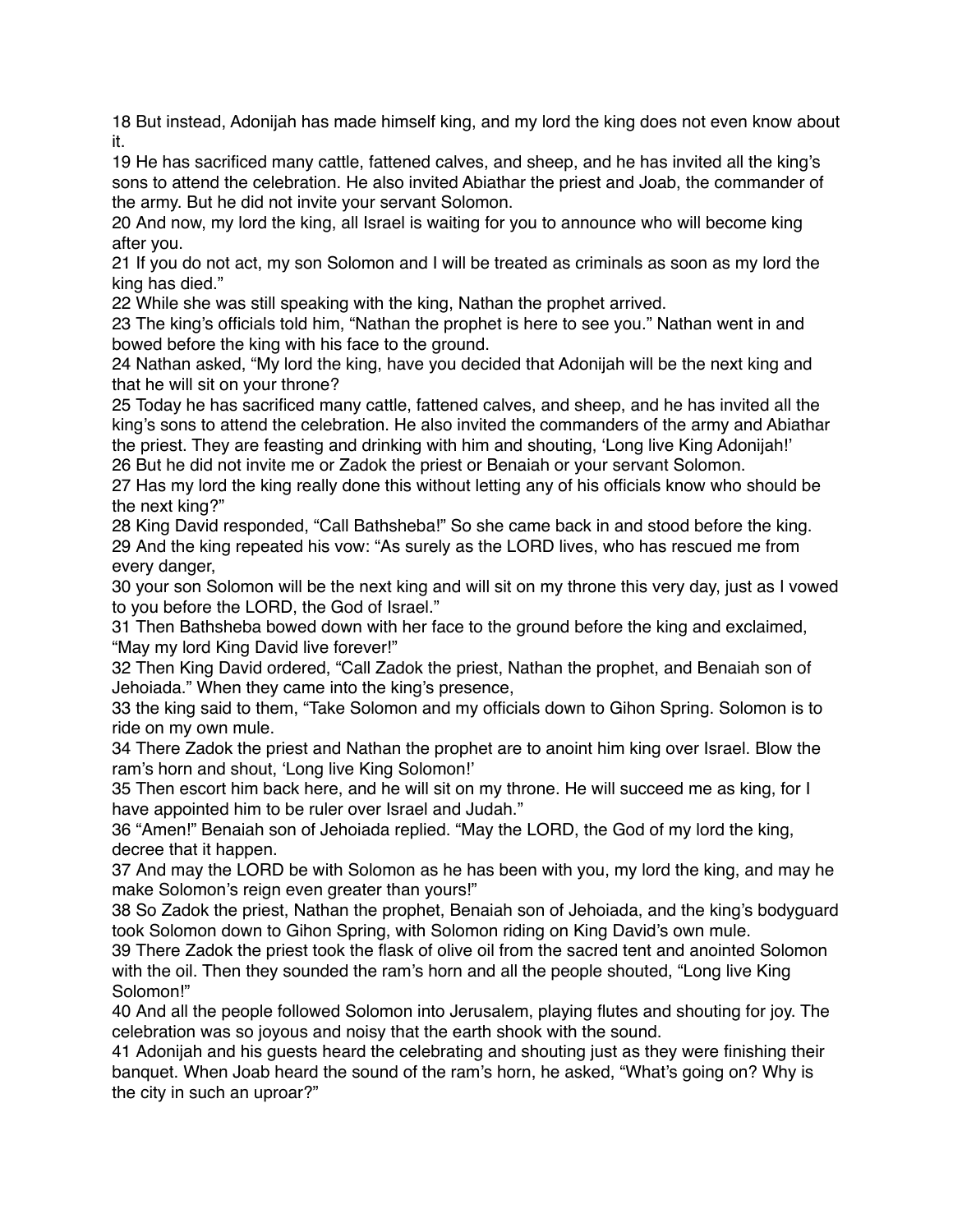42 And while he was still speaking, Jonathan son of Abiathar the priest arrived. "Come in," Adonijah said to him, "for you are a good man. You must have good news."

43 "Not at all!" Jonathan replied. "Our lord King David has just declared Solomon king! 44 The king sent him down to Gihon Spring with Zadok the priest, Nathan the prophet, and Benaiah son of Jehoiada, protected by the king's bodyguard. They had him ride on the king's own mule,

45 and Zadok and Nathan have anointed him at Gihon Spring as the new king. They have just returned, and the whole city is celebrating and rejoicing. That's what all the noise is about. 46 What's more, Solomon is now sitting on the royal throne as king.

47 And all the royal officials have gone to King David and congratulated him, saying, 'May your God make Solomon's fame even greater than your own, and may Solomon's reign be even greater than yours!' Then the king bowed his head in worship as he lay in his bed,

48 and he said, 'Praise the LORD, the God of Israel, who today has chosen a successor to sit on my throne while I am still alive to see it.'"

49 Then all of Adonijah's guests jumped up in panic from the banquet table and quickly scattered.

50 Adonijah was afraid of Solomon, so he rushed to the sacred tent and grabbed on to the horns of the altar.

51 Word soon reached Solomon that Adonijah had seized the horns of the altar in fear, and that he was pleading, "Let King Solomon swear today that he will not kill me!"

52 Solomon replied, "If he proves himself to be loyal, not a hair on his head will be touched. But if he makes trouble, he will die."

53 So King Solomon summoned Adonijah, and they brought him down from the altar. He came and bowed respectfully before King Solomon, who dismissed him, saying, "Go on home."

# **Psalm 124:1-8**

**124** 1 What if the LORD had not been on our side? Let all Israel repeat:

2 What if the LORD had not been on our side when people attacked us?

3 They would have swallowed us alive in their burning anger.

4 The waters would have engulfed us; a torrent would have overwhelmed us.

5 Yes, the raging waters of their fury would have overwhelmed our very lives.

6 Praise the LORD, who did not let their teeth tear us apart!

7 We escaped like a bird from a hunter's trap. The trap is broken, and we are free!

8 Our help is from the LORD, who made heaven and earth.

## **Proverbs 16:23-24**

**16** 23 From a wise mind comes wise speech; the words of the wise are persuasive. 24 Kind words are like honey— sweet to the soul and healthy for the body.

## **Acts 4:1-37**

**4** 1 While Peter and John were speaking to the people, they were confronted by the priests, the captain of the Temple guard, and some of the Sadducees.

2 These leaders were very disturbed that Peter and John were teaching the people that through Jesus there is a resurrection of the dead.

3 They arrested them and, since it was already evening, put them in jail until morning.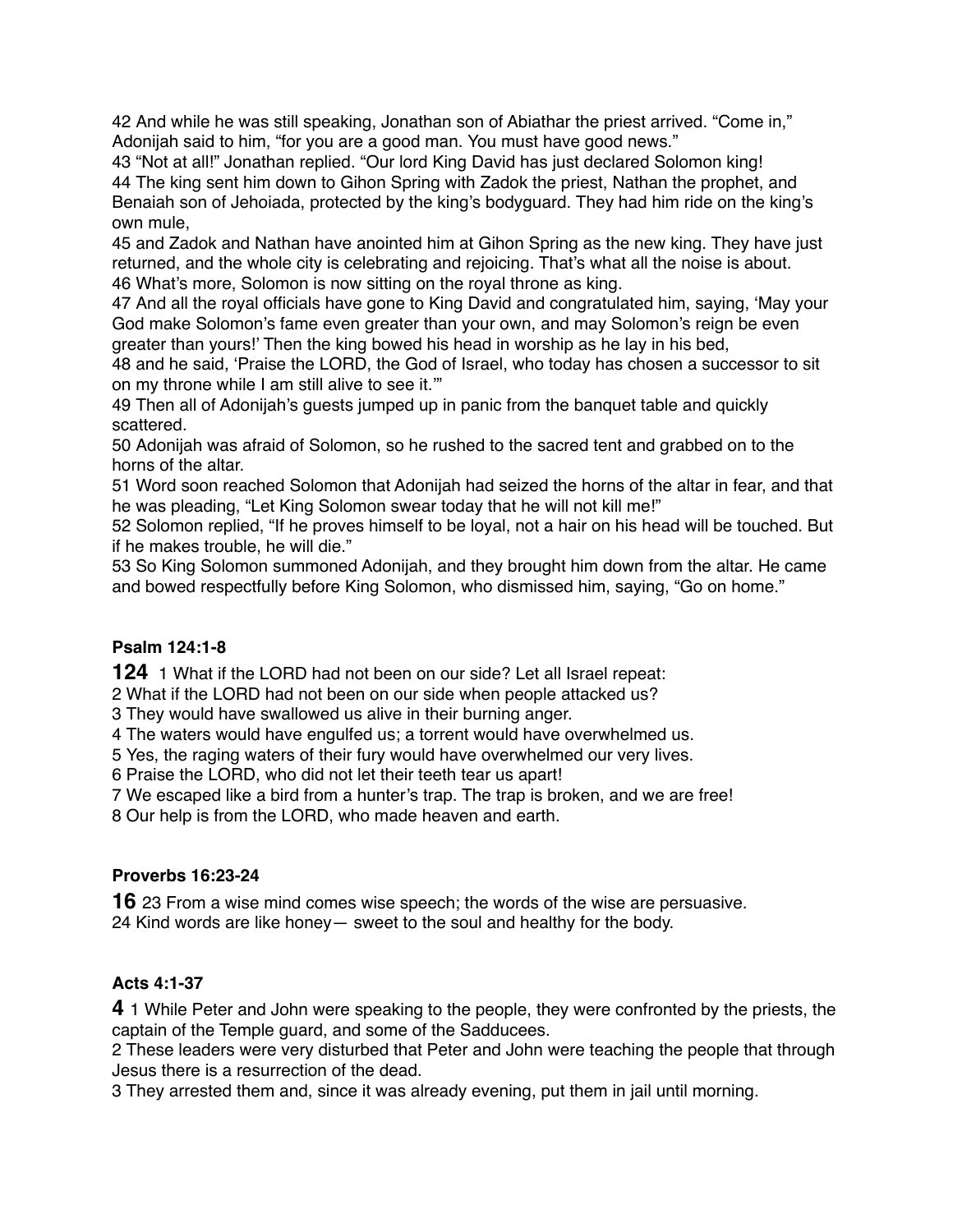4 But many of the people who heard their message believed it, so the number of believers now totaled about 5,000 men, not counting women and children.

5 The next day the council of all the rulers and elders and teachers of religious law met in Jerusalem.

6 Annas the high priest was there, along with Caiaphas, John, Alexander, and other relatives of the high priest.

7 They brought in the two disciples and demanded, "By what power, or in whose name, have you done this?"

8 Then Peter, filled with the Holy Spirit, said to them, "Rulers and elders of our people,

9 are we being questioned today because we've done a good deed for a crippled man? Do you want to know how he was healed?

10 Let me clearly state to all of you and to all the people of Israel that he was healed by the powerful name of Jesus Christ the Nazarene, the man you crucified but whom God raised from the dead.

11 For Jesus is the one referred to in the Scriptures, where it says, 'The stone that you builders rejected has now become the cornerstone.'

12 There is salvation in no one else! God has given no other name under heaven by which we must be saved."

13 The members of the council were amazed when they saw the boldness of Peter and John, for they could see that they were ordinary men with no special training in the Scriptures. They also recognized them as men who had been with Jesus.

14 But since they could see the man who had been healed standing right there among them, there was nothing the council could say.

15 So they ordered Peter and John out of the council chamber and conferred among themselves.

16 "What should we do with these men?" they asked each other. "We can't deny that they have performed a miraculous sign, and everybody in Jerusalem knows about it.

17 But to keep them from spreading their propaganda any further, we must warn them not to speak to anyone in Jesus' name again."

18 So they called the apostles back in and commanded them never again to speak or teach in the name of Jesus.

19 But Peter and John replied, "Do you think God wants us to obey you rather than him? 20 We cannot stop telling about everything we have seen and heard."

21 The council then threatened them further, but they finally let them go because they didn't know how to punish them without starting a riot. For everyone was praising God

22 for this miraculous sign—the healing of a man who had been lame for more than forty years. 23 As soon as they were freed, Peter and John returned to the other believers and told them what the leading priests and elders had said.

24 When they heard the report, all the believers lifted their voices together in prayer to God: "O Sovereign Lord, Creator of heaven and earth, the sea, and everything in them—

25 you spoke long ago by the Holy Spirit through our ancestor David, your servant, saying, 'Why were the nations so angry? Why did they waste their time with futile plans?

26 The kings of the earth prepared for battle; the rulers gathered together against the LORD and against his Messiah.'

27 "In fact, this has happened here in this very city! For Herod Antipas, Pontius Pilate the governor, the Gentiles, and the people of Israel were all united against Jesus, your holy servant, whom you anointed.

28 But everything they did was determined beforehand according to your will.